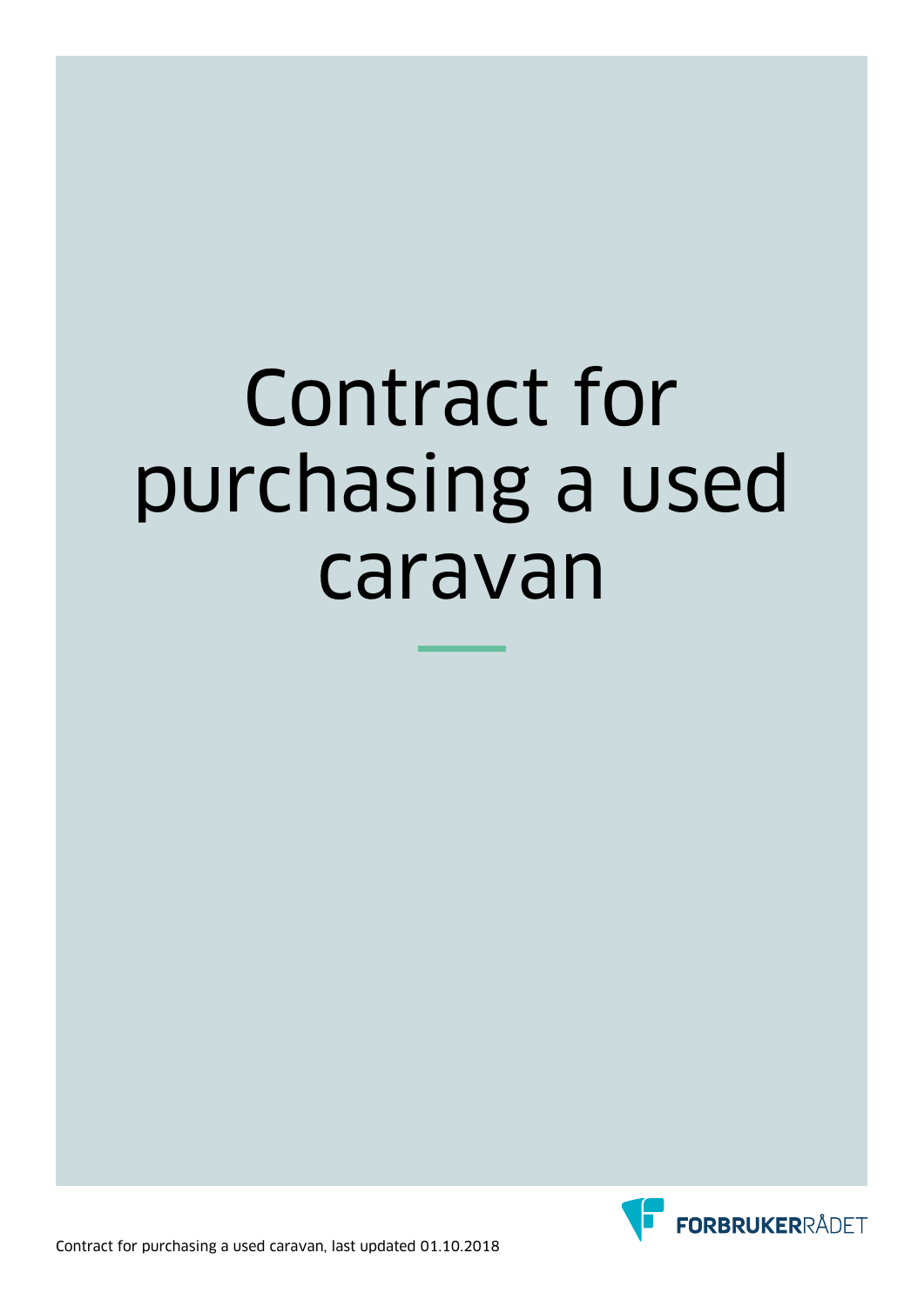### **Important information about the agreement**

The contract form may be completed electronically or printed and flled in on paper. The Consumer Council recommends that the contract is completed electronically by the parties jointly. Consumer Council urges both parties to read through the entire agreement before the agreement is signed. The Consumer Council does not take responsibility for any errors when flling out the contract.

The contract must be printed in at least two copies and signed by both parties. We also recommend to sign each page initialed.

The Consumer Council's contract forms are updated continuously. Last update appears on the contract. Policy and practice in the area can be changed, and there may be periods when the content of the contracts and associated guidelines have not been updated. The Consumer Council disclaims all potential liability for errors, omissions or incomplete updates. Please contact the Consumer Council on telephone No 23 400 500 if you have questions about the contract form.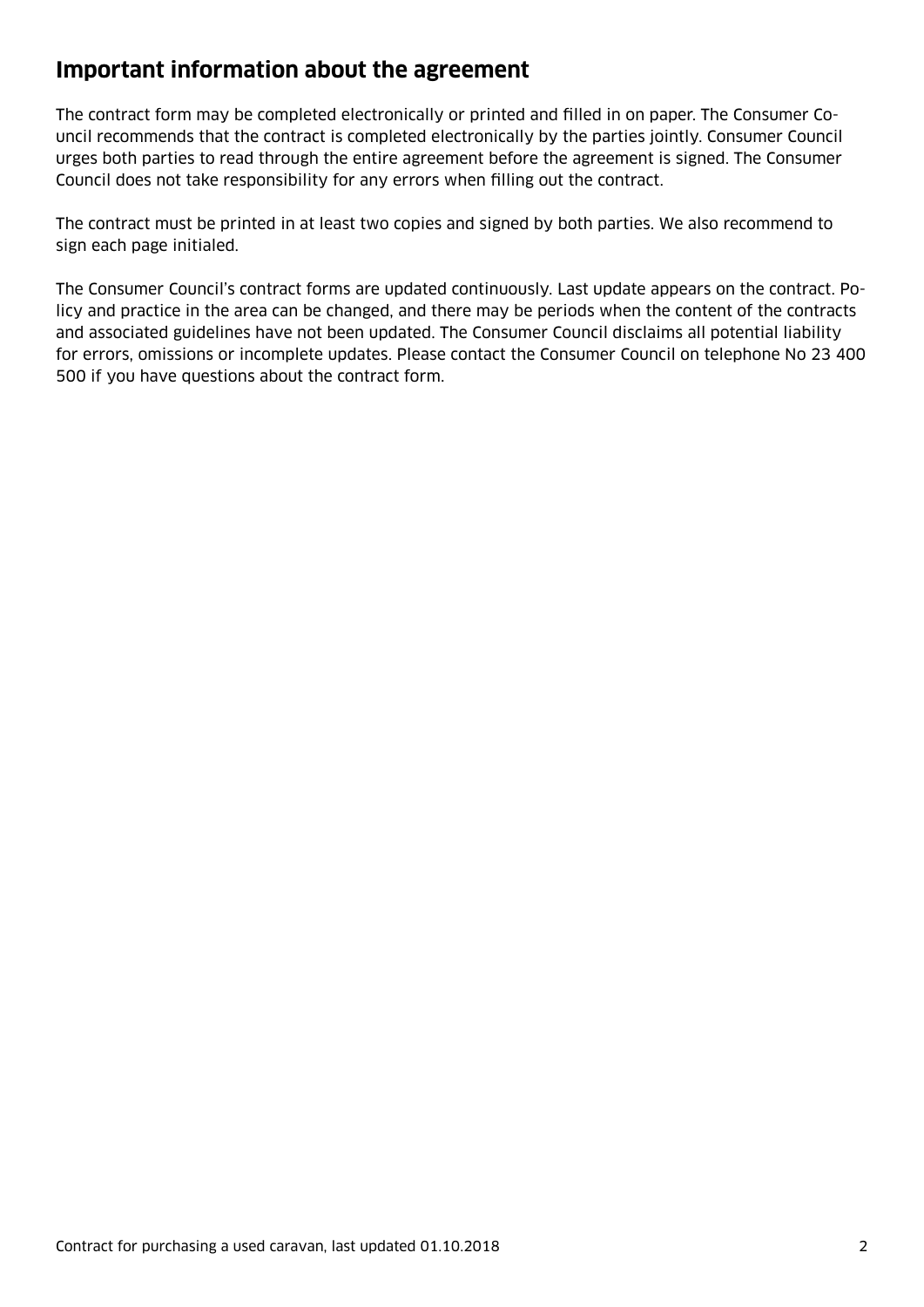# **1. Parties**

| Seller            |
|-------------------|
| Name:             |
|                   |
| Address:          |
|                   |
| Postal Code/City: |
|                   |
| Phone number:     |
|                   |
| E-mail:           |
|                   |
|                   |
| <b>Buyer</b>      |
| Name:             |
|                   |
| Address:          |
|                   |
|                   |
| Postal Code/City: |
|                   |
|                   |
| Phone number:     |
|                   |
| E-mail:           |
|                   |
|                   |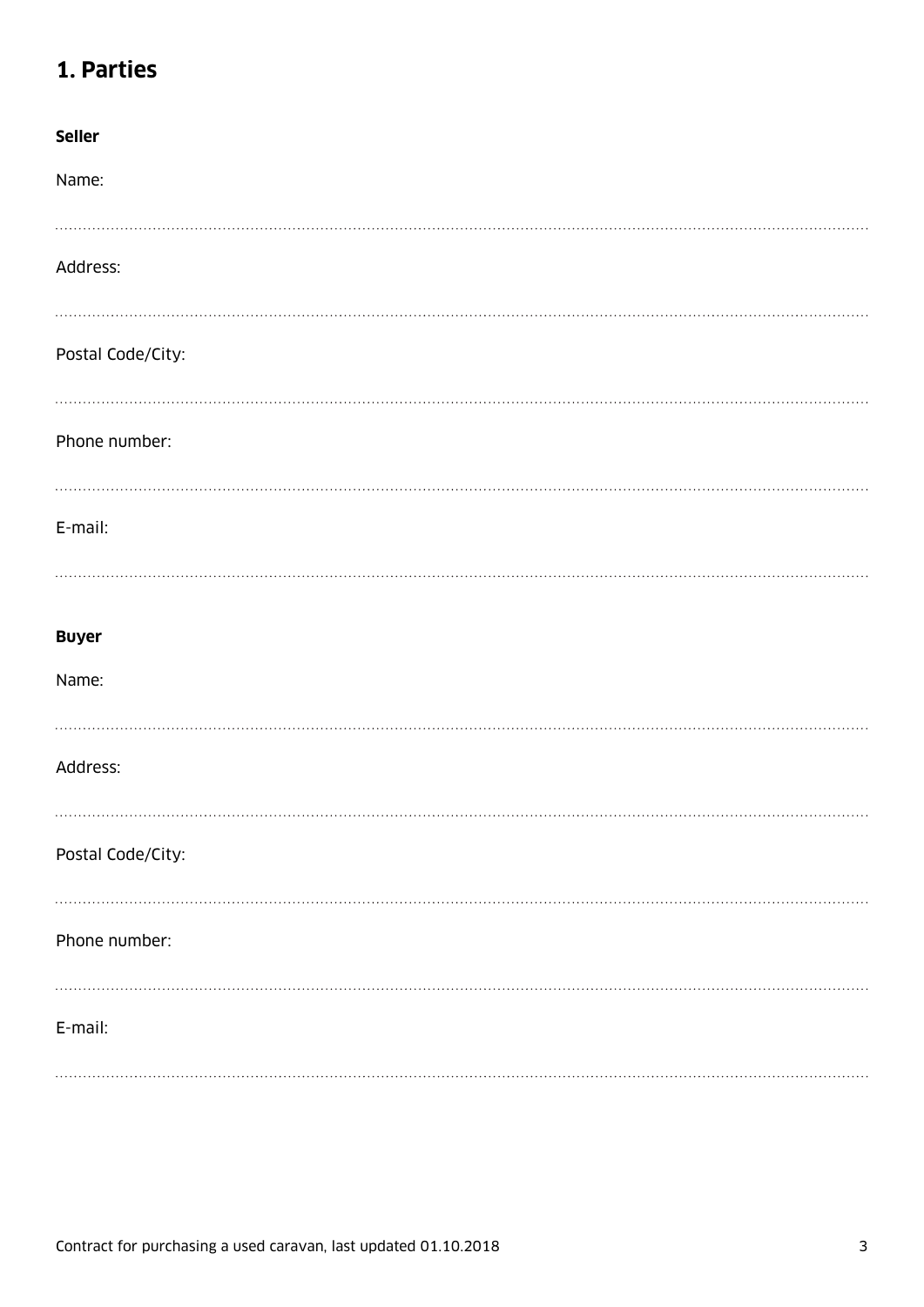## **2. About the caravan**

| Make and type:       |                          |
|----------------------|--------------------------|
|                      |                          |
|                      |                          |
| Year:                | First registration date: |
|                      |                          |
| Registration number: |                          |
|                      |                          |

#### **Equipment**

Equipment included in the purchasing price (applies to both fxed and loose equipment):

Equipment / accessories not included (to be removed):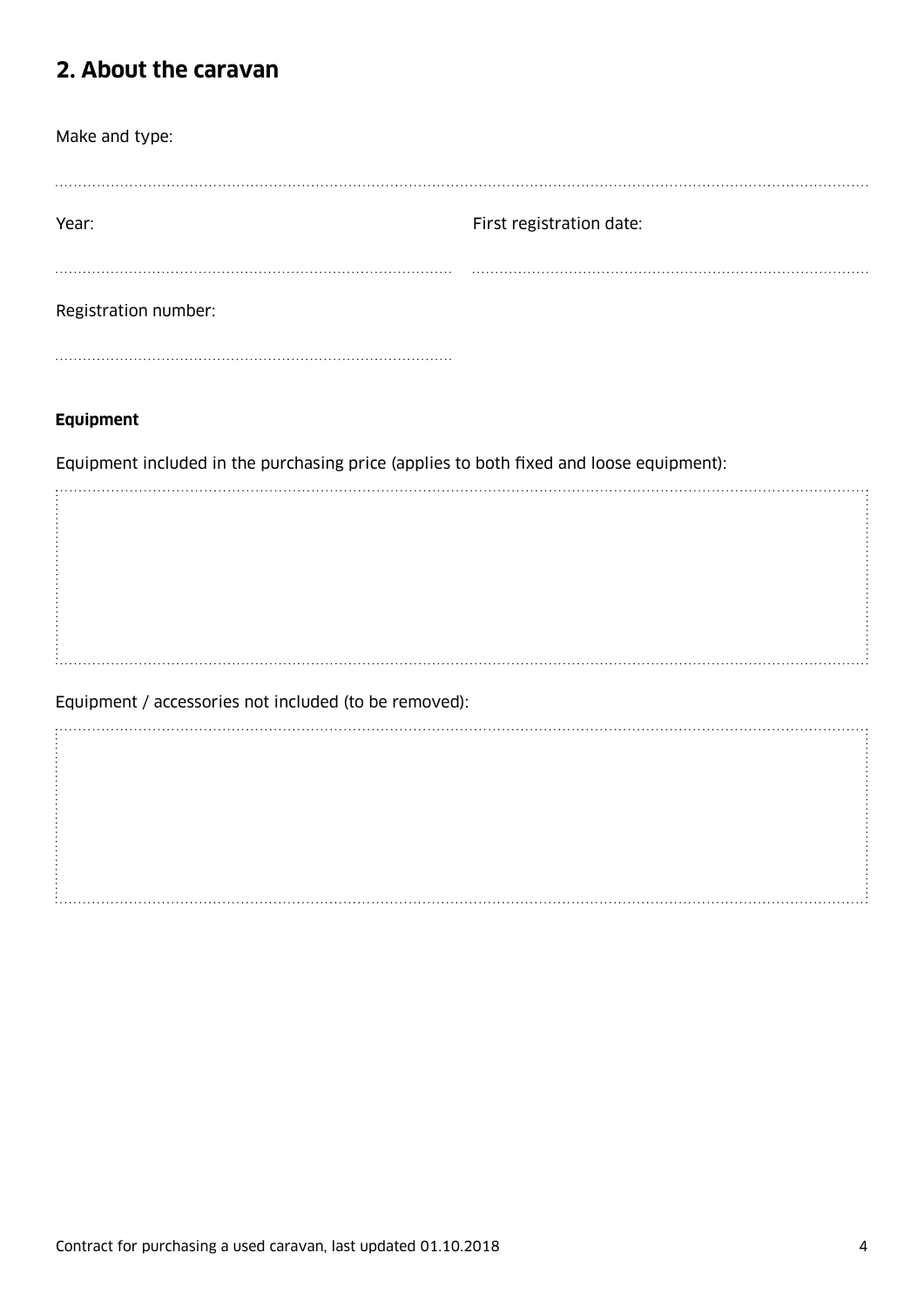# **3. Detailed description**

Any damage that the caravan has been exposed to:

| The caravan has / has had a problem with                   |                  |         |        |  |  |
|------------------------------------------------------------|------------------|---------|--------|--|--|
| moisture/mould                                             | rot              | leakage | brakes |  |  |
| electrical-/<br>heating installation                       | wheel suspension | cooker  | other  |  |  |
| If yes, specify problem:                                   |                  |         |        |  |  |
|                                                            |                  |         |        |  |  |
| Are the defects repaired/corrected:                        |                  |         |        |  |  |
| Yes<br>No                                                  |                  |         |        |  |  |
| Has the caravan been tested for moisture by current owner: |                  |         |        |  |  |
| No<br>Yes                                                  |                  |         |        |  |  |
| Other issues of importance:                                |                  |         |        |  |  |
|                                                            |                  |         |        |  |  |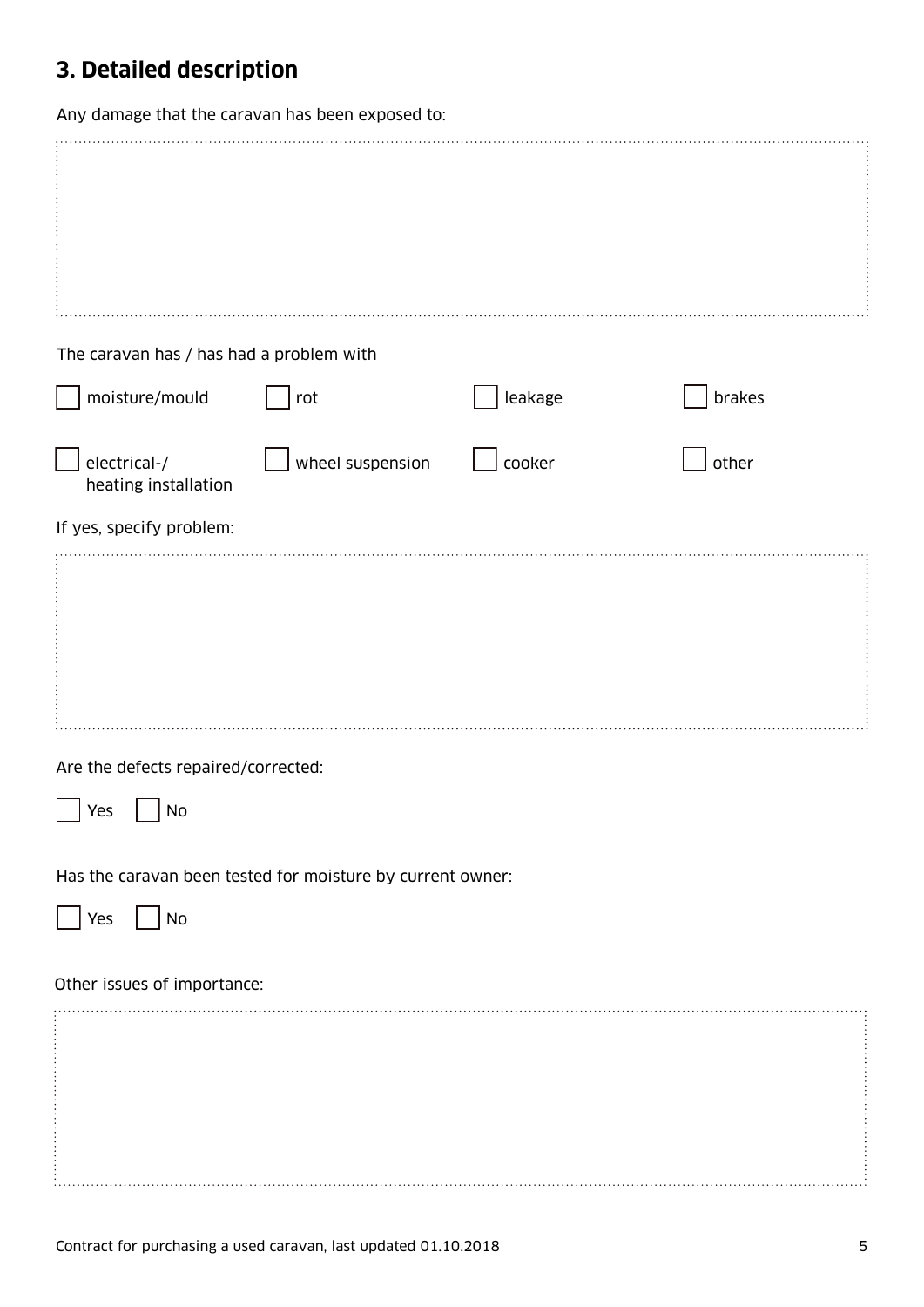#### 3. Detailed description

#### **Inspection**

The buyer has inspected the caravan:



#### **Liens**

The caravan is free of liens:



#### If no, specify which liens

#### **Reservations**

Is the caravan sold "as is":



 $Yes$   $|$   $|$  No

When a reservation is made that the caravan is sold "as is", it means that the buyer will take on much of the risk of the caravan having possible hidden defects. If the buyer discovers shortcomings of the agreement it is normally not a breach of contract unless the seller has given incorrect or incomplete information or if the caravan is of considerably worse condition than the buyer had reason to expect from the purchase amount and other factors.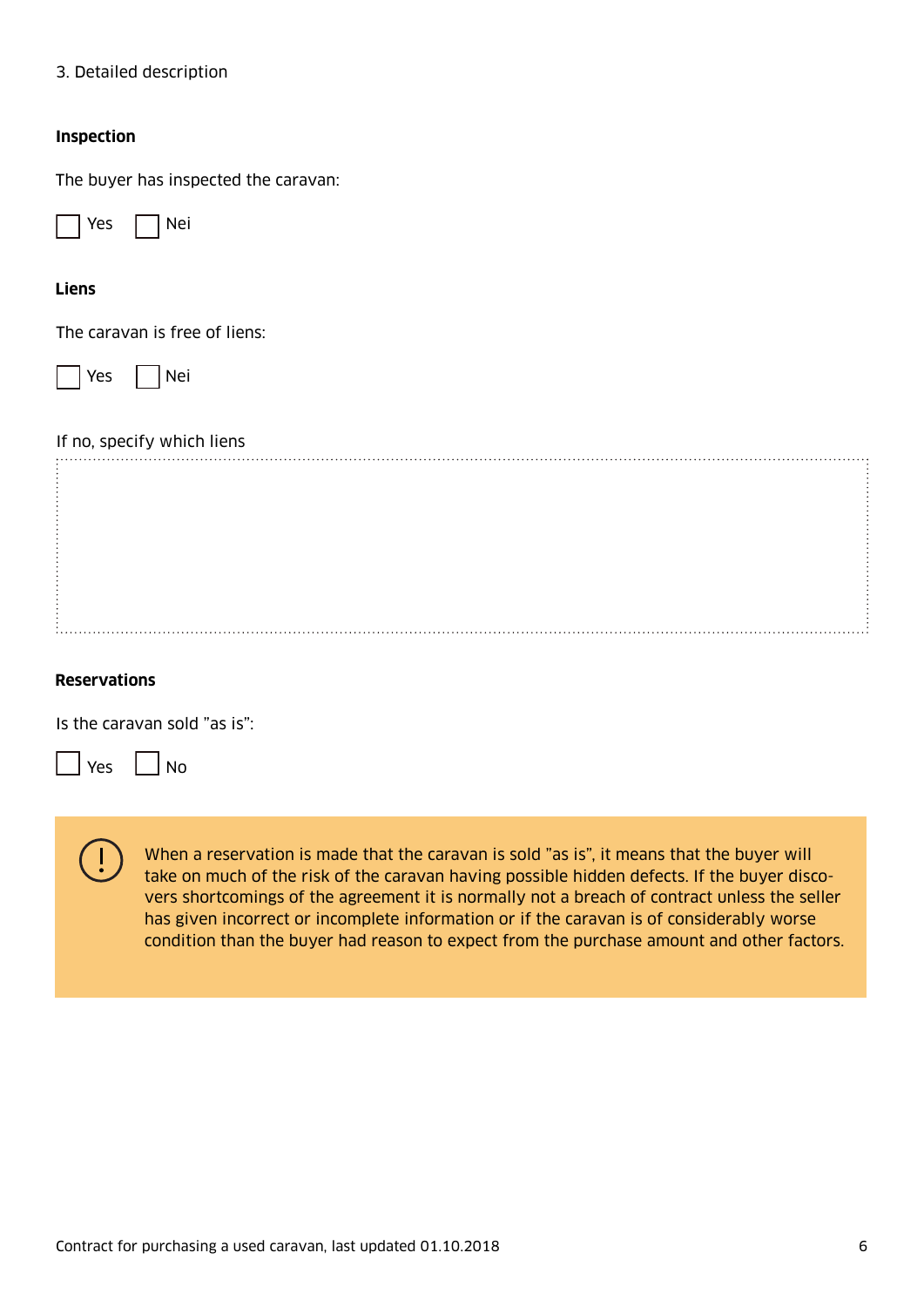# **4. Payment and takeover**

Purchase price:

Seller terminates his insurance on the caravan from takeover date:

# **5. Other**

Other terms and conditions:

# 

# **6. Signatures**

| Place:              | Date: |
|---------------------|-------|
|                     |       |
| Seller's signature: |       |
| Buyer's signature:  |       |
|                     |       |